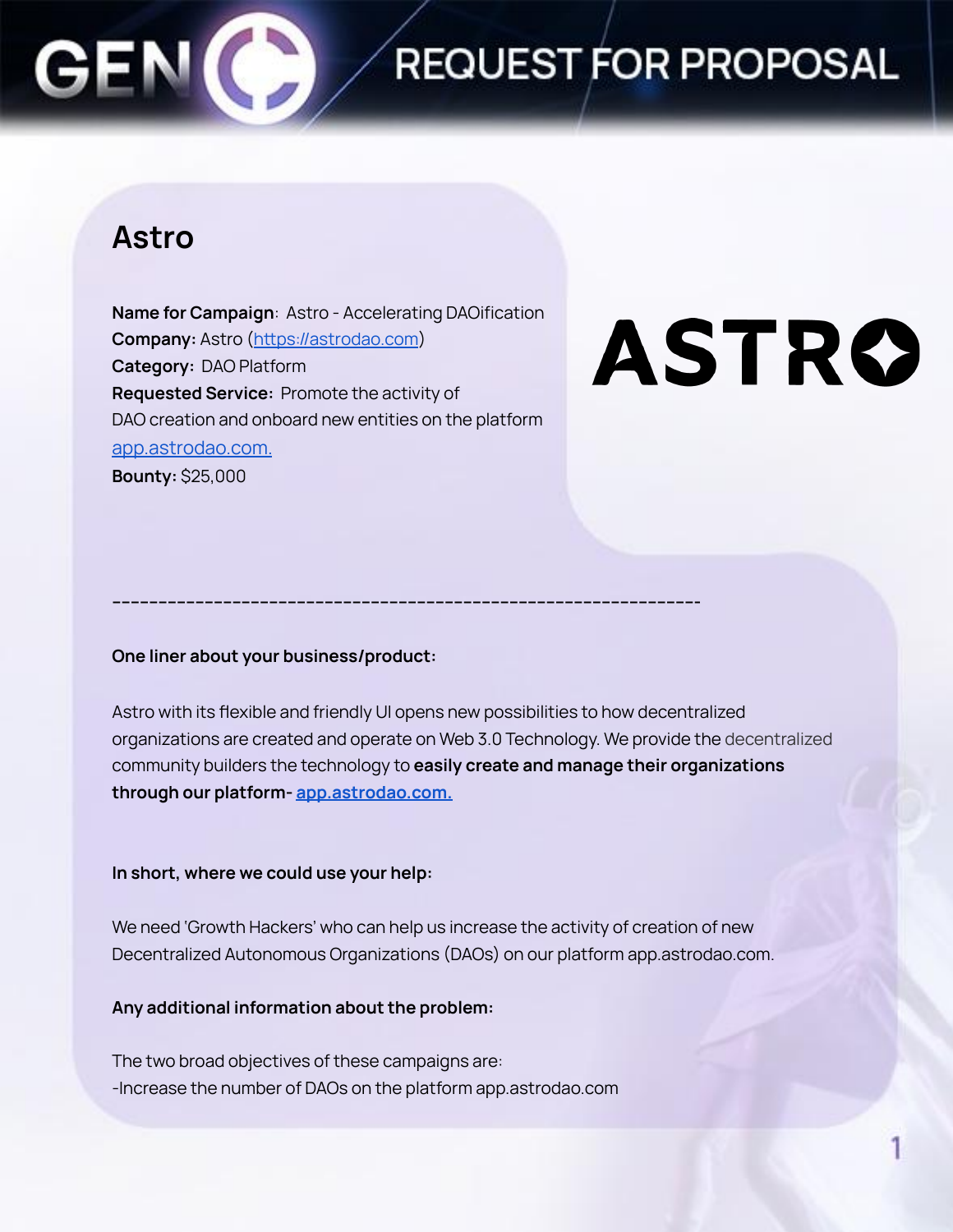## **REQUEST FOR PROPOSAL**

-Increase the number of users with a unique User ID on app.astrodao.com

#### **Milestones & Deliverables**

The project spans 3 months where the delivery expectations from the participating teams are:

- Month 1
	- Identify Target Groups and come up with 6 digital campaign / programming ideas for user acquisition and share 2 - 3 page implementation plans for each with appropriate messaging, content, distribution etc.
- Month 2
	- Build collateral and release the 3 selected campaigns / programs to start experimentation. Define clear KPIs and targets per campaign.
- Month 3
	- Measure and iterate fast on the most successful 1 campaign / program to reach the KPI target and complete the hackathon. Deliver documented use cases, user stories and market insights from both failed and successful campaigns.

The hackathon payout is done in 3 equal parts \$8K (Month 1), \$8K (Month 2) & \$9K (Month 3) after successful submission and completion of each milestone.

Some general starting ideas and domains include Ambassador Programs, Referral Programs, Startup Programs, Enterprise Programs, University Programs, Government Programs with distribution on all possible social media and diverse form factors like Podcasts, Webinar, Blogs, AR/VR Metaverse etc.

**Note**: We welcome growth hacks that also have product loops and include design / feature updates on the Astro platform itself along with tooling around it to support the proposed marketing campaigns and experiments.